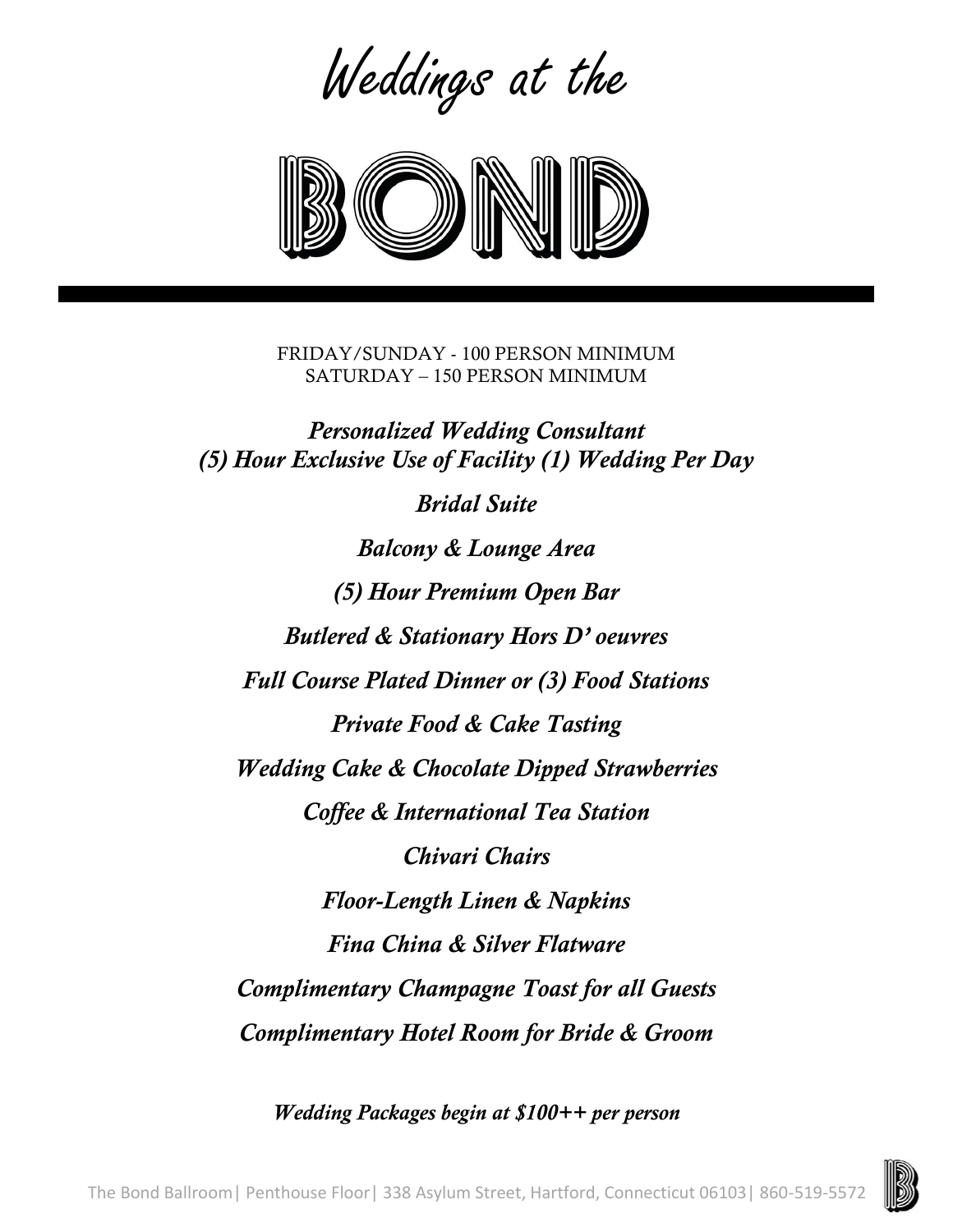

Stationary Hors d'oeurves

To Accompany the Passed Hors D'oeuvre the Following Stationary Hors D'oeuvre Will Be Served:

An Artistic Display of the Seasons Finest Crisp Julienne Vegetables and Fresh Seasonal Fruits with Dipping Sauce, A Selection of Cheeses Artfully Displayed with Sliced Baguettes Gourmet Cheeses to include Jarlsberg, Brie & Cheddar Garnished with Plump Grapes and Strawberries

# AND

Prosciutto di Parma, Thinly Sliced, Creatively Displayed Served with Pita Triangles OR Smoked Salmon Arranged on a Silver Platter with Capers, Eggs, Onions, Rye Bread, Mini Bagels, and a Creamy Dill Sauce

### Hors D'oeuvre a la carte (per guest)

Crab Cake with Chipotle Aioli \$2 Garlic Lemon Butter Scallops \$4 Wild Mushroom Roulade \$3 Light Parmesan Cream Sauce Penne (with choice of sauce) \$2

# **Sauces**

Marinara Fra Diavlo Puttanesca Tomato Vodka Alfredo Tomato Alfredo Pesto Cream with Sundried Tomatoes Bolognese \$1

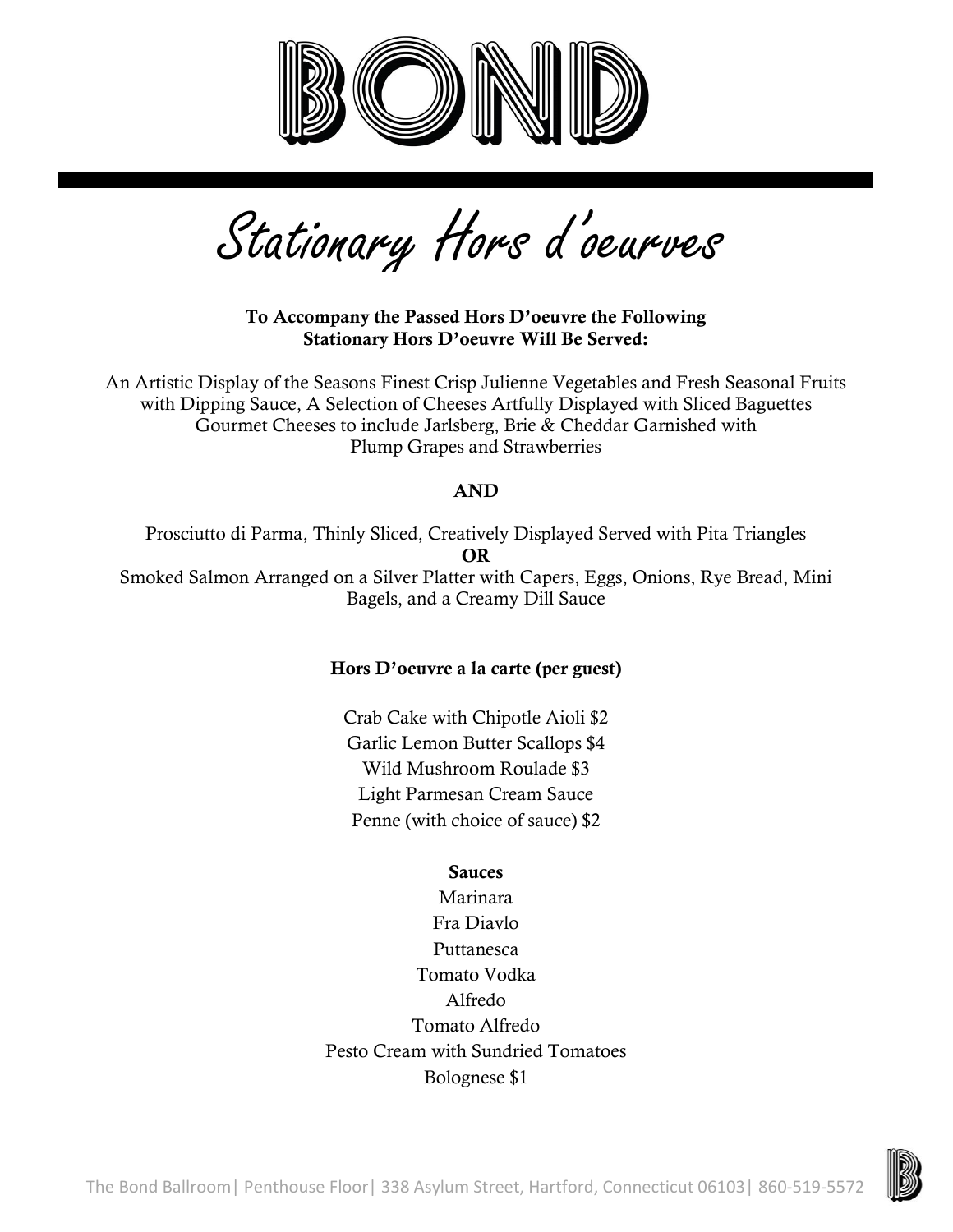

Passed Hors d'oeurves

# **A Selection of Hors D'oeuvre Passed Butler Style** *(Please select five from below)*

\* denotes a gluten free menu item

- Scallops Wrapped in Bacon\*
- Asian Scallops Wrapped in Bacon\*
- Shrimp Cocktail with Cocktail Sauce\*
- Grilled Aioli Shrimp Skewers
- Pan Seared Cajun Shrimp Skewers\*
- Shrimp Scampi Skewers\*
- Chicken Sate with Thai Peanut Sauce
- Pecan Chicken
- Crab Cake with Fruit Chutney
- Coconut Chicken Skewers with Plum Dipping Sauce
- Curried Chicken on a Crispy Baguette
- Miniature Chicken Cordon Bleu
- Bacon Cheddar Almond Crisp
- Potato Croquette with Roasted Red Pepper Aioli
- Tenderloin au Poivre Crostini
- Corn Fritters with Chipotle Aioli Dip
- Deep Fried Mac and Cheese Balls
- Potato Pancakes with Apple Onion Compote
- Sweet Potato Pancakes with Apple Sauce & Sour Cream
- Roasted Red Pepper and Artichoke Heart Tartlets
- Spinach and Feta Cheese Spanakopita
- Crab Cakes with Aioli
- Smoked Salmon on a Bagel Crisp and Capers
- Stuffed Mushroom Caps
- Sausage Stuffed Mushroom Caps\*
- California Rolls with Wasabi, Soy Sauce, Sea Rub, and Ginger
- Tomato Bruschetta with Basil Pesto
- Croque Monsieur with Brie, Bacon, and Maple Dip
- Miniature Reubens
- Russian Blinis with Caviar and Crème Fraiche
- Curried Chicken Skewer
- BBQ Pulled Pork in Phyllo Baskets
- Grilled Lamb with Apple Chutney Crostini
- Seared Scallops on a Potato Crisp with Red Onion Marmalade
- Quesadillas with Monterey Jack Cheese, Cheddar Cheese, Chilis, Scallions, Crisp Bacon or Chicken or BBQ Pork served with Salsa and Sour Cream
- Quesadillas with Cinnamon Apple, Cheddar Cheese, Goat Cheese
- Miniature Asparagus Quiche
- Coney Island Cocktail Franks with Dijon Dip
- Miniature French Onion Bread Bowls
- Spinach and Artichoke Goat Cheese Flatbread
- Balsamic, Fig, and Goat Cheese Flatbread
- Individual Truffle Fries

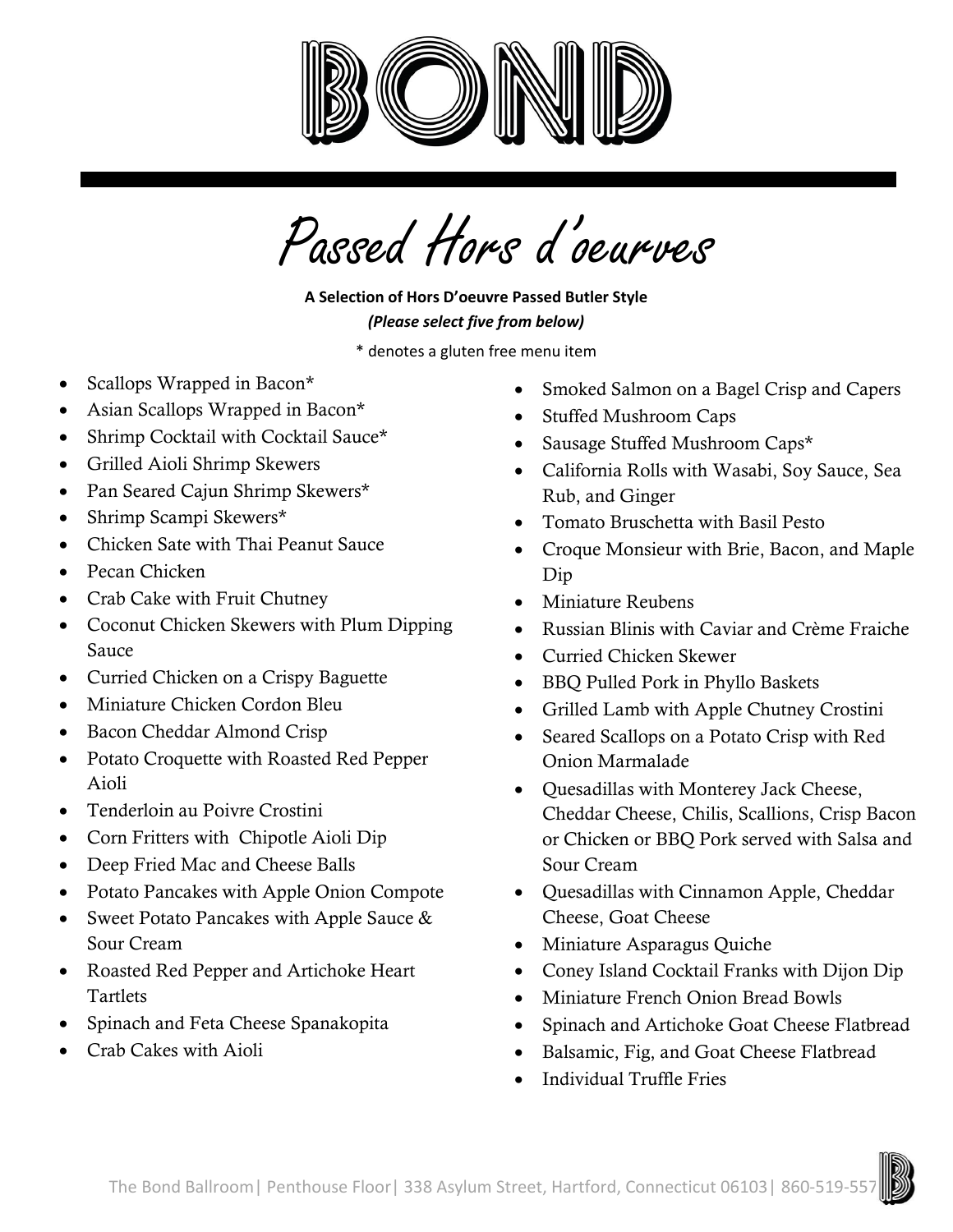

Salads

*(Please select one from below)* Wedge Salad with Grape Tomatoes, Red Onion, Crumbled Bleu Cheese, Crisp Bacon, and Pink Buttermilk Dressing Mesclun Field Greens with Goat Cheese, Dried Cranberries, and Balsamic Vinaigrette Bibb Lettuce with Bacon and Honey Lemon Vinaigrette Baby Mesclun Field Greens with Grapefruit, Candied Walnuts, and Balsamic Vinaigrette Baby Spinach with Sliced Strawberries and a Raspberry Vinaigrette Classic Caesar Salad with Shaved Aged Parmesan Cheese, Seasoned Croutons, and Classic Caesar Dressing Arugula Greens with Crumbled Goat Cheese, Grilled Onions, and Balsamic Vinaigrette Romaine Leaves with Roma Tomatoes and Bleu Cheese Dressing Bibb and Watercress Greens with Roasted Red Onion, Fried Leeks, and Lemon Mustard Vinaigrette Wild Mushroom Roulade with Light Parmesan Cream Sauce and Fresh Parmesan Caprese Salad

with Fresh Mozzarella, Cherry Tomatoes, and Pesto Vinaigrette

Soups

**Soups served a la carte** (per guest)

Lobster Bisque \$3 Caramelized Onion and Brie \$2 Italian Wedding Soup \$3 Roast Tomato Bisque \$2 Cheddar Soup \$2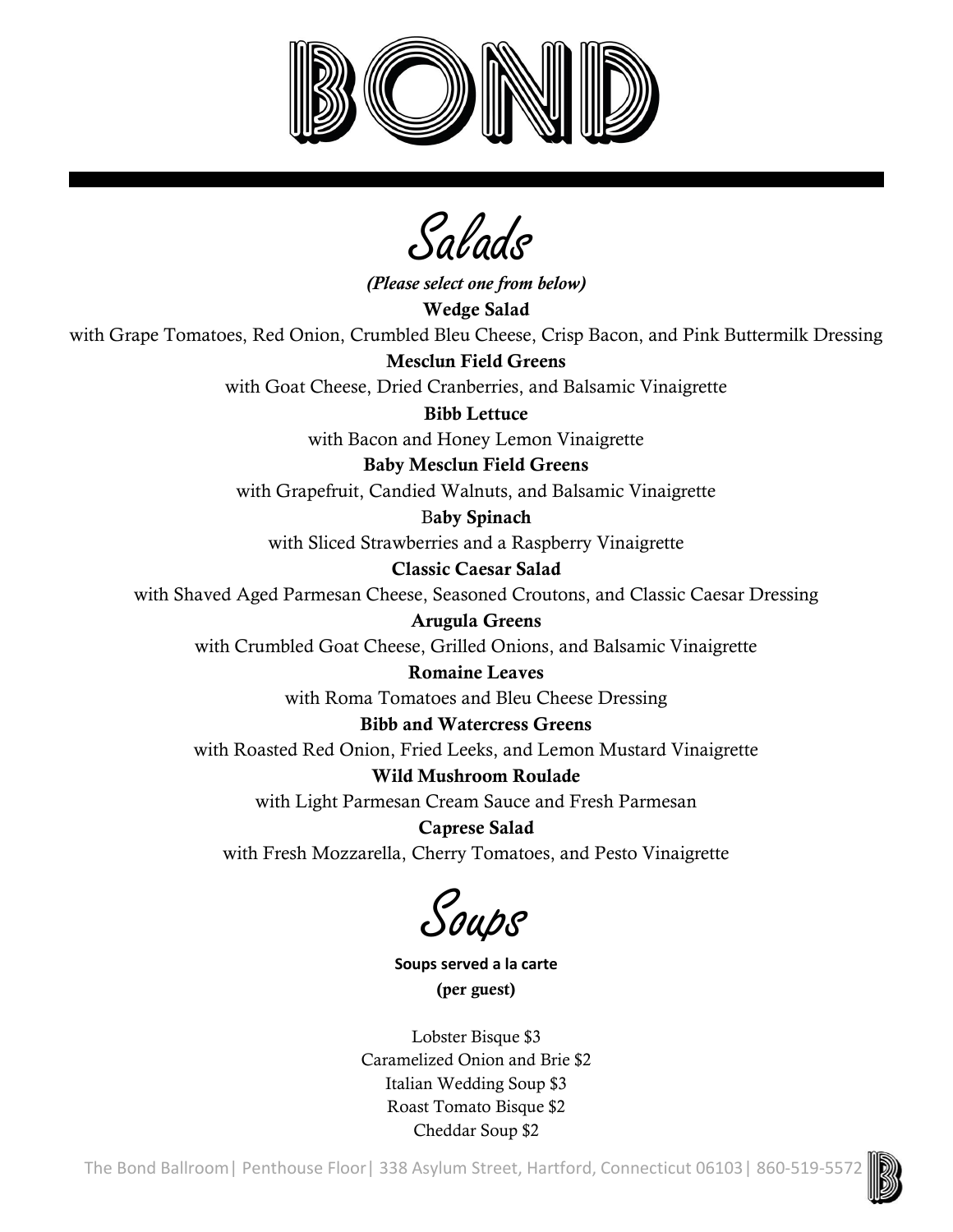

r<br>Entrées

*(Please select two from the lists below and pair each with a trimming below)*

#### **Poultry**

Orange Chicken Chicken Picatta Butternut Squash Stuffed Chicken Chicken Francaise Artichoke Chicken Spinach and Cheese Stuffed Chicken Duxelles Stuffed Chicken Apricot Chicken with Curry (a la carte per guest) Orange Glazed Cornish Game Hen \$2 Chicken Saltimbocca \$1

#### Beef

Sliced Flat Iron Steak New York Strip Steak (a la carte per guest) Beef Osso Bucco \$7 Filet Mignon \$5 Prime Rib \$2

Seafood Grilled Mahi Mahi Potato Crusted Cod Grilled Salmon (a la carte per guest) Chilean Sea Bass \$10 Vietnamese Glazed Salmon \$1

Pork

Schnitzel with Lemon Apple Stuffed Frenched Pork Chop with Cider Cream Sauce Pork Osso Bucco

#### **Trimmings**

Cream Sauce , Sherry Cream Sauce, Demi Glaze, Red Wine Reduction, Roast Shallot Demi Au Poivre, Au Jus, Horseradish Sauce, Béarnaise, Hollandaise Spicy Mango Salsa, Tomato Buerre Blanc, Citrus Buerre Blanc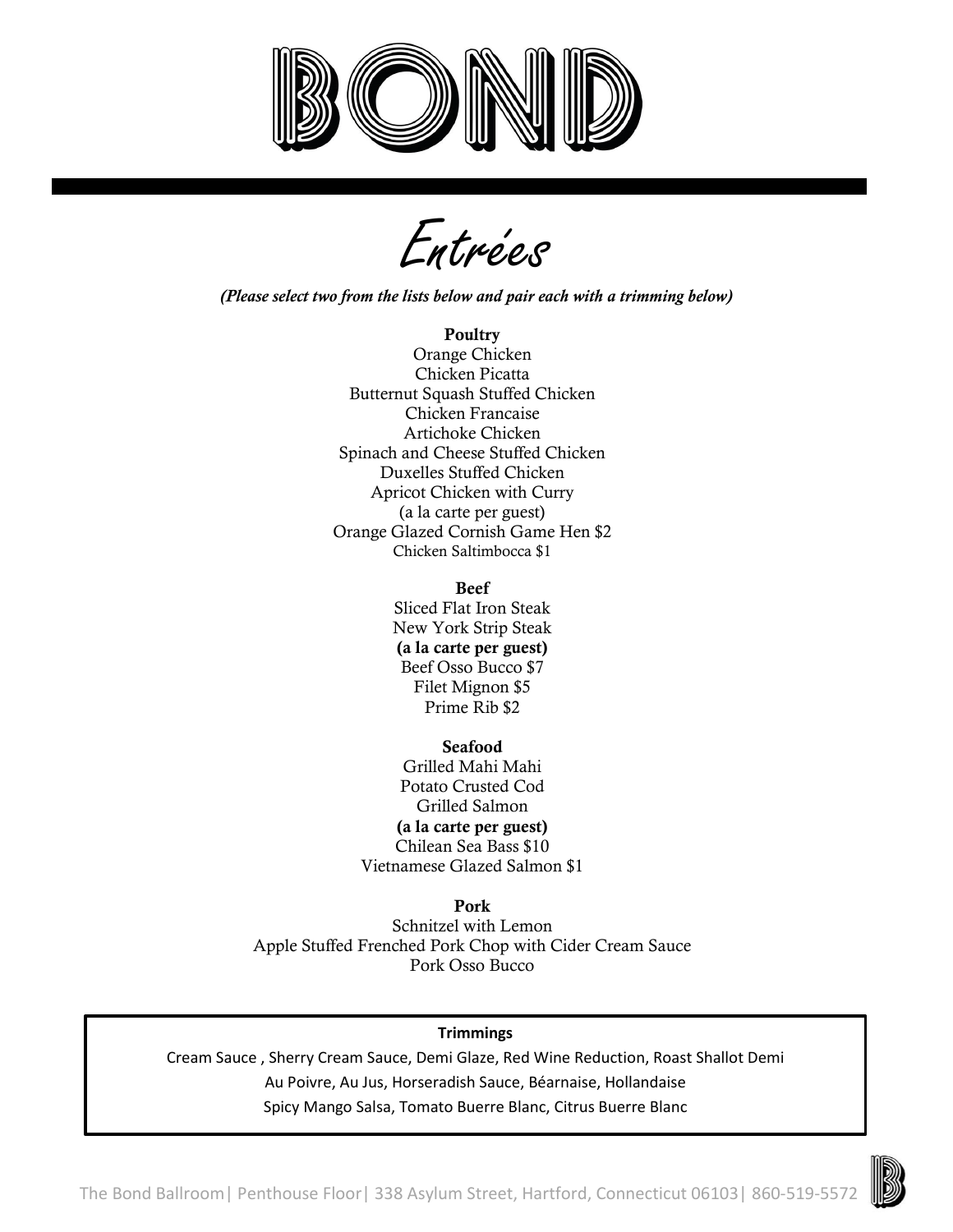

Accompaniments

*(Please select two from the list below)*

Vegetables Broccolini Baby Carrots Grilled Heirloom Tomatoes Sautéed Swiss Chard Broccoli Haricot Vert

Starches Saffron Herb Israeli Cous Cous Rice Pilaf Caramelized Onion Potato Timbale Potato Croquette Roast Red Bliss Potatoes Crispy Polenta Cake Fingerling Potatoes

Mashed Potatoes Smashed Red Bliss, Sweet , Garlic , Parmesan, Wasabi Curry, Bacon or Siraracha

Pastas

(penne with any of the following sauces) Marinara FraDiavlo Puttanesca Tomato Vodka Alfredo Tomato Alfredo Pesto Cream with Sundried Tomatoes

> (a la carte per guest) Bolognese \$1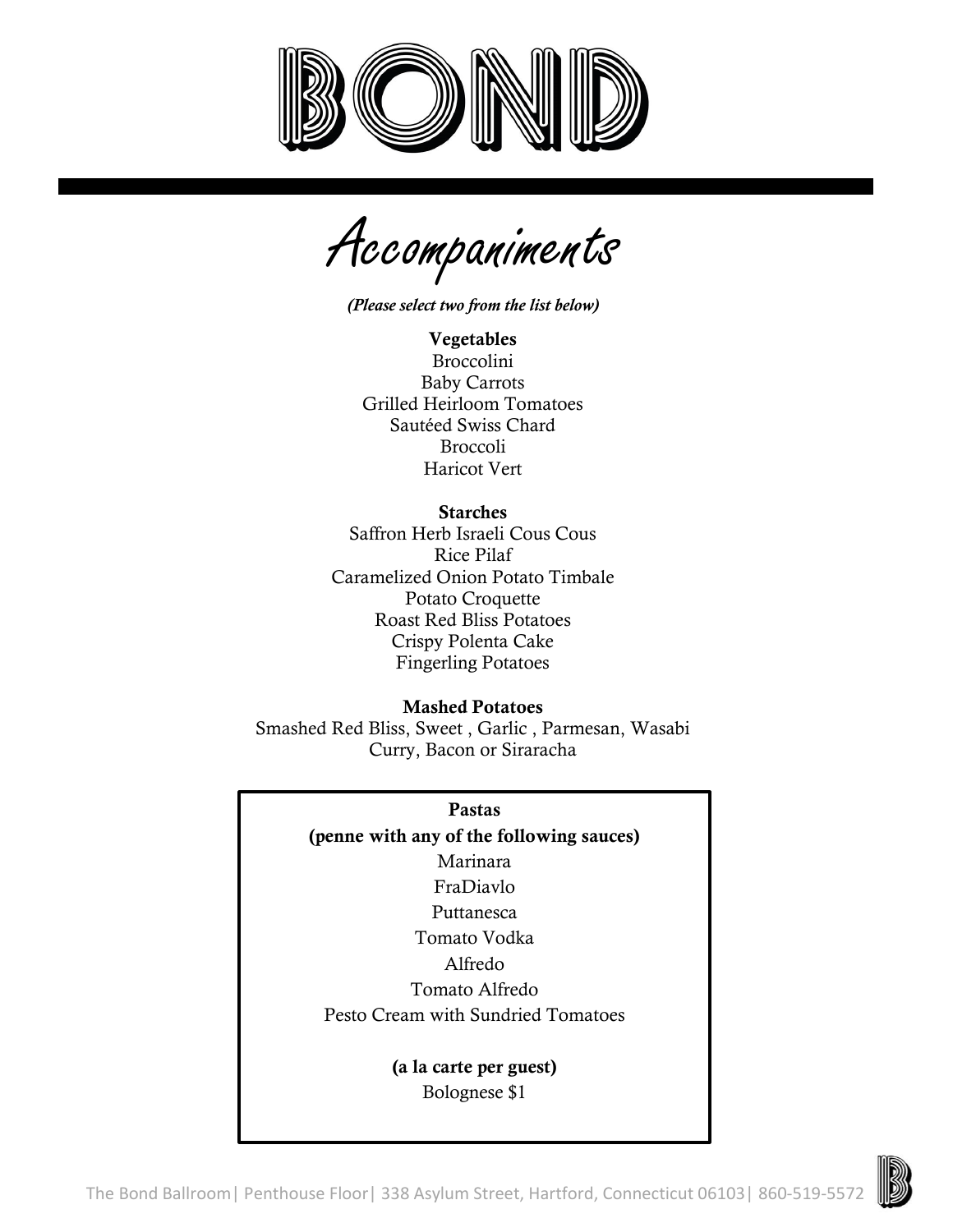



*(Please select three from the lists below)*

ITALIAN STATION *served with Fresh Focaccia Bread with Bleu Cheese and Caramelized Onion Topping, Grated Parmesan Cheese and Crushed Red Pepper Seeds* PENNE PASTA and CHEESE TORTELLINI *(Served with two of the following sauces)* Creamy Pesto Sauce with Sun-dried Tomatoes, Pine Nuts Alfredo or Bolognese Sauce Marinara or Spicy Fra Diavlo Sauce Tomato Alfredo or Tomato Vodka Sauce A Light Mushroom Sauce with Wild Mushrooms

### CARVING STATION

*All served with miniature baked rolls,assorted breads and gourmet condiments (Select two choices)*

Roasted Turkey Breast, Black Forest Ham, Black Angus Sirloin, Pork Tenderloin or Barbeque Brisket Roasted Tenderloin of Beef \$2.00 per person Rack of Lamb \$2.00

#### MASHED POTATO MARTINI BAR

 $$14.00++$  per person Whipped Yukon Gold Potatoes Served with the following toppings: Beef Chili or Crumbled Apple Wood Smoked Bacon Steamed Broccoli and Frizzled Onions Shredded Cheddar Cheese, Scallions, Sour Cream and Butter

#### ASIAN NOODLE STATION  $$14.0++0$  per person

Sesame Noodles with Vegetables and a Lightly Spicy Asian Peanut Sauce Or Oriental Chicken Salad with Cellophane Noodle Offered with Fried Wontons, Spicy Soy Sauce and Duck sauce Served in Chinese To-Go Boxes with Chop Stix and Fortune Cookies

### SEAFOOD STATION

 $$18.00++$  per person *(Select 2 choices)* Roasted Salmon with a Citrus Buerre Blanc, Sea Bass with a Tomato Buerre Blanc Baked Cod with a Light Cream Sauce Served on a bed of Julienne Vegetables or Classic Seafood Newburg with Rice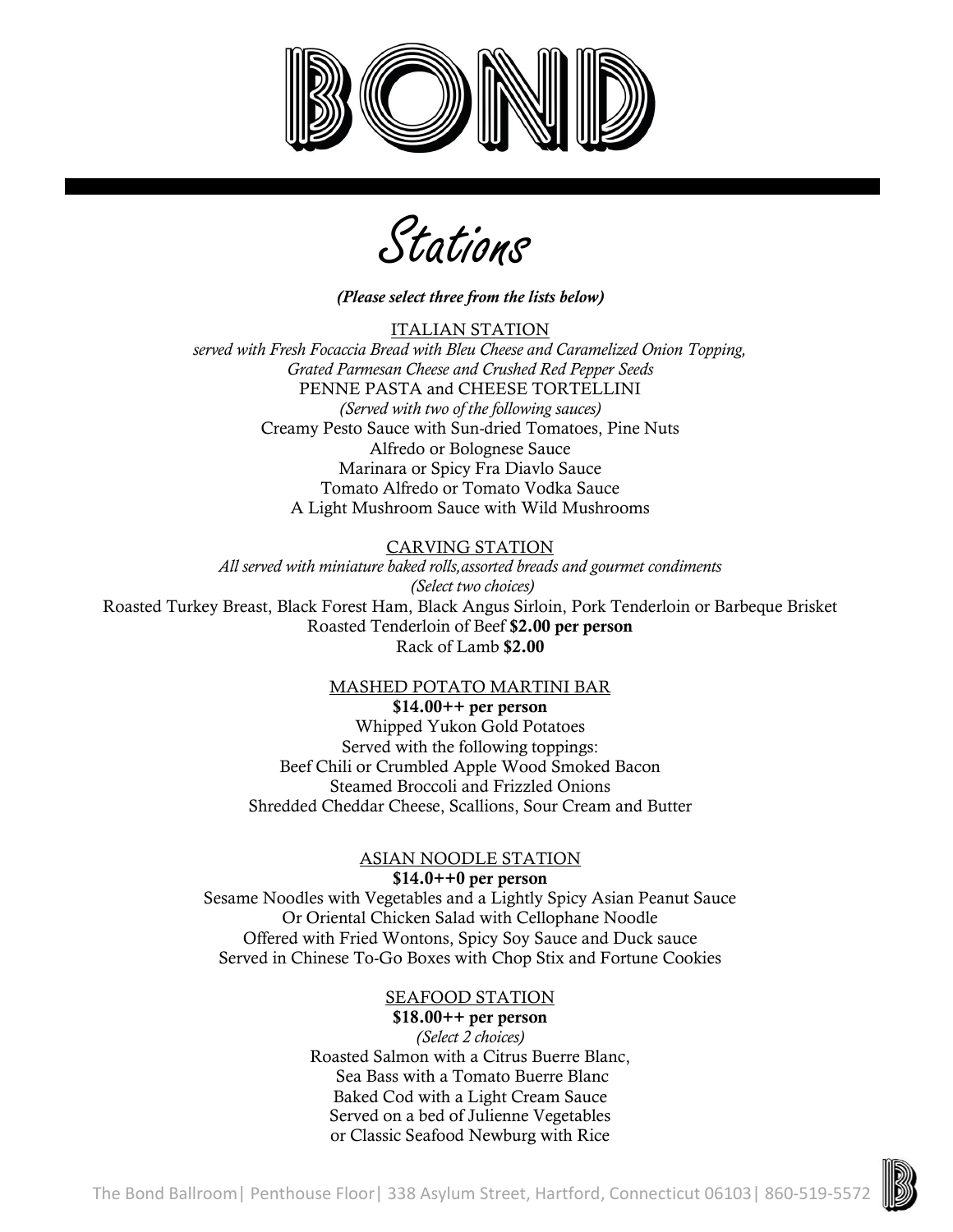

Wedding Cake

Cake Flavors Chocolate ( also available gluten free) Vanilla (also available gluten free) Carrot Banana Lemon Marble Red Velvet

### Fillings

Chocolate Mousse, Mocha Mousse, Kahlua Mousse, White Chocolate Mousse Strawberry Mousse, Raspberry Mousse, Lemon Mousse, Lemon Curd, Vanilla Custard White Butter Cream, Raspberry Preserves, Cannoli Filling, Sweetened Cream Cheese, Butter Cream and Crushed Oreo

> *Chocolate Dipped Strawberries and Assorted Truffles Freshly Brewed Decaffeinated Coffee and Hot Herbal Teas*

### VIENNESE STATION:

*(Select 3)*

New York Cheese Cake, Chocolate Mousse Cake Raspberry Dream Layer Cake, Lemon Sunshine Cake. White Chocolate Hazelnut Cake, Carrot Cake, Tiramisu, Fresh Fruit Tart, Oreo Cake, Chocolate Peanut Butter Cake *All served with Vanilla Custard Sauce & Raspberry Coulis Sauce*

\$8.00 per person

CHOCOLATE FONDUE STATION

With assorted accompaniments to include: Fresh Strawberries, Pineapple Pieces, Sliced Bananas, Pretzel Sticks, Marshmallows, Pound Cake Bites & Brownie Bites \$10.00 per person

### CAPPUCCINO STATION

With an Authentic Italian Cappuccino Machine Cappuccino, Espresso & Lattes Made to order Regular & Chocolate Chip Biscotti's Chocolate Covered Espresso Beans \$15.00 per person